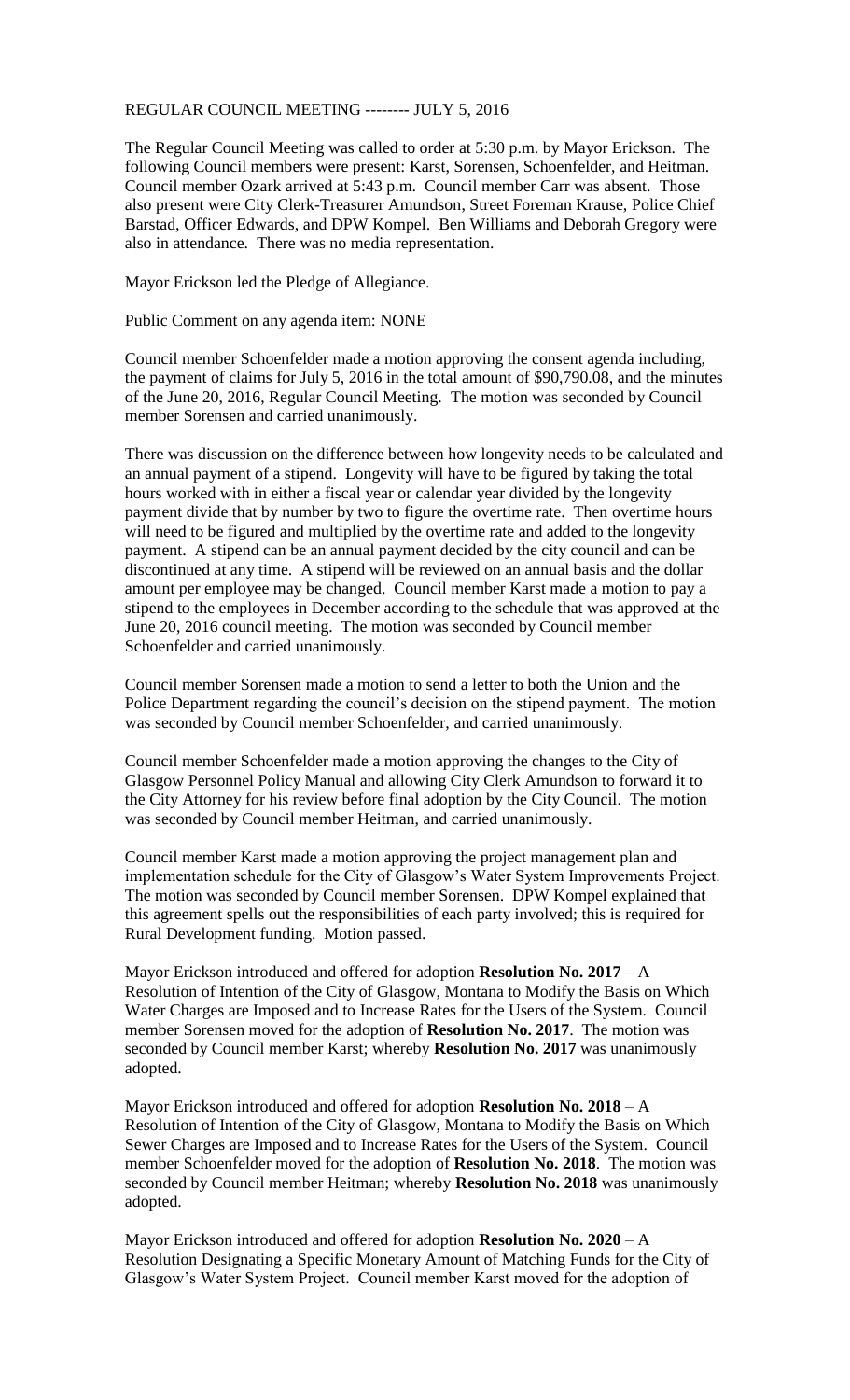**Resolution No. 2020**. The motion was seconded by Council member Sorensen; whereby **Resolution No. 2020** was unanimously adopted.

Mayor Erickson introduced and offered for adoption **Resolution No. 2021** – A Resolution Reducing the Monthly Transfer Amount into the 1987 Waterline Restricted Cash Account. Council member Sorensen moved for the adoption of **Resolution No. 2021**. The motion was seconded by Council member Schoenfelder; whereby **Resolution No. 2021** was unanimously adopted.

Mayor Erickson introduced and offered for adoption for first  $(1<sup>st</sup>)$  reading **Ordinance No. 952 –** An Ordinance Of the City Council of the City of Glasgow, Montana, Prohibiting and Providing A Municipal Infraction for Violation of the Limit of Three Dogs or Three Cats in a Household; Providing A Notice Procedure and Time Limit to Dispose of or Remove an Excess Number of Dogs or Cats; Providing a Grandfather Clause for Pre-Existing Households with More Than Three Dogs or Cats; Providing for Animal Rescue Shelter Permits; Providing A Civil Penalty for First Through Third Violation; Amending the Definition of Shelter Provided in Chapter 5, Article I, Section 5.1; Providing For Severability Clause; and Specifying Effective Date. Ben Williams suggested a few changes that need to be made. 1) Under Section 3 (a) (2&3) The verification of current rabies, distemper and parvo vaccinations for each dog animal held in the facility and verification of current rabies, feline leukemia and feline AIDS testing must be provided to the City within 10 business days of the animal entering the shelter; suggest changes to include shots/testing to be completed for each animal if age appropriate and giving the shelter an extended time to turn in verification; 10 business days is not enough time. Also, include the word cats in #3. In Section 3 (c) (1) Reword the third sentence to state 9 square feet of space for dogs over 25 pounds will be provided. In Section 3 (e) The Glasgow Police Department MAY inspect any animal rescue shelter. In Section 7 – Severability there are some words missing in the second line of the sentence. It was decided to give the changes to City Attorney Helland and have the  $1<sup>st</sup>$  reading on the July 18, 2016, regular council meeting.

There was discussion on the Mutual Consent Agreement between the city and the county for attorney services. The council would like to see accountability for the services Mr. Jensen provides for City Court. The Mayor will be meeting with the County Commissioners tomorrow and will discuss this with them. Council member Sorensen made a motion approving the mutual consent agreement between the City of Glasgow and Valley County for county attorney services in the amount of \$30,000.00 for the fiscal year 2016-2017 and to provide a monthly statement of services. The motion was seconded by Council member Schoenfelder; Council member Karst voted against, motion carried.

There was discussion on the Montana Main Street Program Planning Grant for Branding and Way finding. The application amount is \$15,000.00 and the contributors for the match will be Two Rivers \$3,000.00, Chamber \$1,000.00, and TBID at \$1,000.00. Some of the council members are in favor of the grant for the branding of downtown, but at this time, they do not want to provide a match until the budgets are looked at closer. Council member Sorensen made a motion to apply for the Montana Main Street Planning grant, but the \$1,000.00 match commitment will be deferred until budgets can be analyzed. The motion was seconded by Council member Ozark, and carried unanimously.

Jarret Brant from Big Sky Auto Accessories was not at the meeting. DPW Kompel stated that he has been in contact with Jarret and he is working on addressing his water and sewer issues and Jarett is also going to contact the City Attorney about de-annexation.

## Old Business:

-Levee Safety Committee Report – The next meeting will be July  $15<sup>th</sup>$  at the National Weather Service Office at 2:00 p.m. Also, the SWIF plan has been approved by the National Office.

- Update on GNDC noncompetitive grant –Currently there is no report.

-Renovations on the T-33 Airplane – No Report